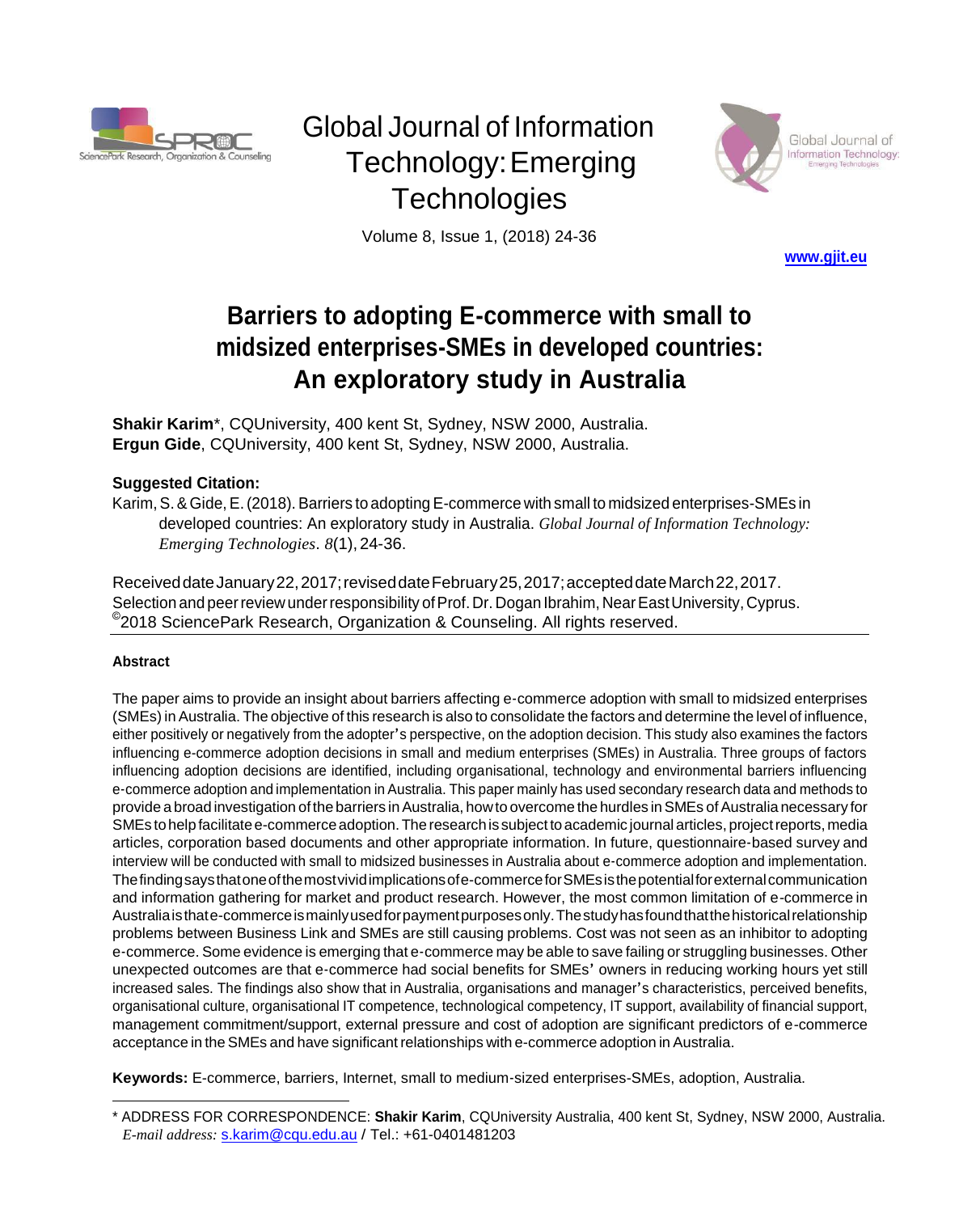## **1. Introduction**

E-commerce contains all aspects of life, including personal activities, disciplines and corporations and offers viable and practical solutions for organisations to meet challenges of a predominantly changing environment. E-commerce is the latest methodology that addresses the needs of organisations, merchants and the consumers to cut costs while improving the quality of products and services and increasing the speed of service delivery with high quality check. On the other hand, computer crime is a term that encompasses a variety of offences associated with the use of information and communication technology (ICT). It includes offences where a computer is used as a tool in the commission of an offence (Ali, 2014).

Australia, the fastest growing and developed country in the world, has initiated and implemented a series of national plans and activities to promote e-commerce adoption in both public and private sectors. It brings new landscape in conducting business in Australia. Apart from better efficiency, e-commerce in Australia enables enterprises to diversify business strategy, to introduce newly accepted business model and to embrace globalisation (Ali, 2014).

This section mainly focuses on the research purpose and scope, objectives, research aim and the satisfaction of the research project. This study analyses current security and privacy barriers and reactions of e-consumers who are using websites in Australia. Then, it develops benchmark strategies to help SME e-commerce companies to provide more secured atmosphere on websites. This study also involves the proper investigation of considerable success factors in e-commerce implementation all around Australia (Azad & Hasan, 2013).

#### *1.1. Purpose and scope*

ThisstudymainlyfocusesonthedifferentsectorsintheserviceindustryinAustraliasuchasretail, wholesale, accommodation, transport, communication services, finance and banking, property services etc. Australia is the chosen country for this research because it is the developed country with strengths of ICT and e-commerce industry.

## *1.2. Objectives*

- Finding out the background of ICT industry, e-commerce technology, e-commerce security & privacy issues and business significance in Australia.
- To explain the evolution of e-commerce in Australia from its early years to today.
- Finding out the reasons, challenges and opportunities of fastest improvement in ICT and e-commerce industry inAustralia.
- Identifying the requirements for an effective evaluation in service SMEs.
- Establishing the current position of frame for measuring e-commerce security & privacy systems accepted in service industry of Australia.
- Categorisingcommonfactorsforcustomerandbusiness satisfactionbyusinge-commerceservices in Australia (Hoq, Kamal & Chowdhury, 2012).
- Extending a successful assess for E-commerce Security & Privacy Satisfaction (ESPS) for service SMEs inAustralia.
- $\cdot$  Analysing economic, legal, social, ethical and political issues in the context of e-commerce SMEs in Australia.
- Learning how secured ICT and e-commerce can help in the economic growth of Australia (Azad & Hasan, 2013).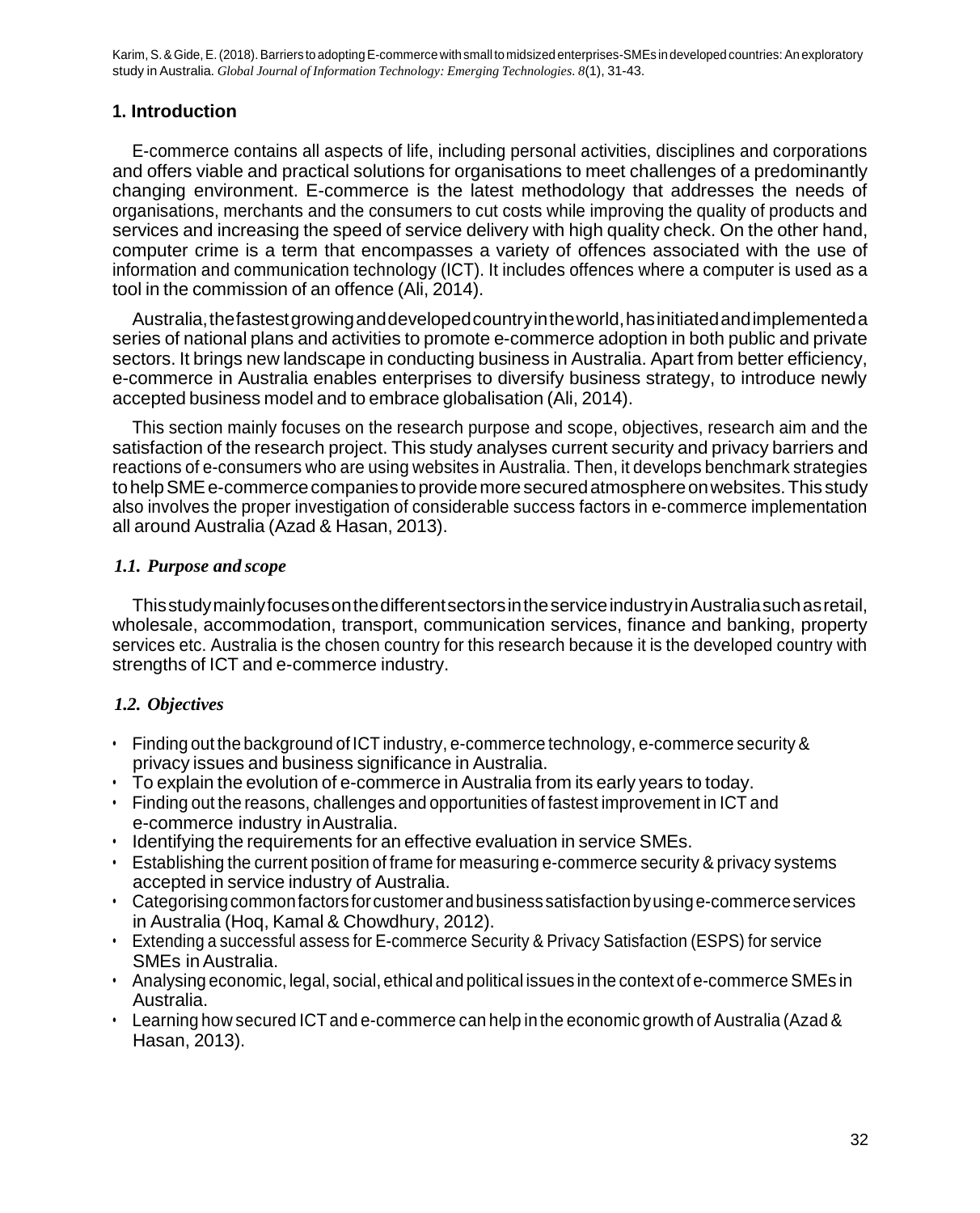## *1.3. Aim of the study*

The aim of this study is to identify the barriers that can influence in a better and clear understanding of extents for prospective development and advance within the e-commerce sector of Australia.

# *1.4. Research questions*

This research aims to try answering the following research questions (RQs) on the information gathered about barriers of e-commerce adoption in Australia:

**RQ1:** What is the background and current status of IT, e-commerce security & privacy systems in Australia?

**RQ2:** What are the reasons for the fastest improvement in IT and e-commerce industry in Australia?

**RQ3:**Whatisthecurrentsecurityandprivacystatusofe-commerceusinginserviceSMEsinAustralia?

**RQ4:**What structuresforevaluating satisfactionwithe-commercesystemshave been acceptedin service SMEs inAustralia?

**RQ5:**WhatisthepossibilitytodevelopasuccessfulassessingforESPSforserviceSMEinAustralia?

**RQ6:** How secured IT and e-commerce can help in the economic growth of Australia?

**RQ7:** How could Australia build up the opportunity to develop ESPS for its own economic growth?

## *1.5. Significance of the study*

This study is very significant for the people of Australia and able to reach the policy makers for the country and forward the concerns in relation to the improvement of business through secured e-commerce sector. ICT and e-commerce are being widely and rapidly used in modern social and economic life. New opportunities and new avenues are opened for people worldwide. All over Australia, people are doing online shopping, online banking and dealing e-commerce and technology Government agencies will be benefitted because they will learn from the outcomes. So they can develop legal and ethical policies and procedures. E-commerce (Ferose, 2012).

## **2. Literature review**

This part provides the basic and obtainable understanding of e-commerce systems, e-commerce business and security concerns and satisfaction.

## *2.1. E-commerce*

E-commerce is a modern business methodology that addresses the needs of organisations, merchants and the consumers to cut cost while improving the quality of products and services and increasing the speed of service delivery with high quality checks. E-commerce refers to the buying and selling of products and/or services over electronic systems through Internet and other computer networks. It combines a range of process such as: electronic data interchange, electronic mail, World Wide Web, Internet applications, network applications, Enterprise content management, instant messaging, newsgroups, online shopping and order tracking, online banking, domestic and international payment systems, shopping cart software, teleconferencing and e-tickets (Chowdhury, 2014).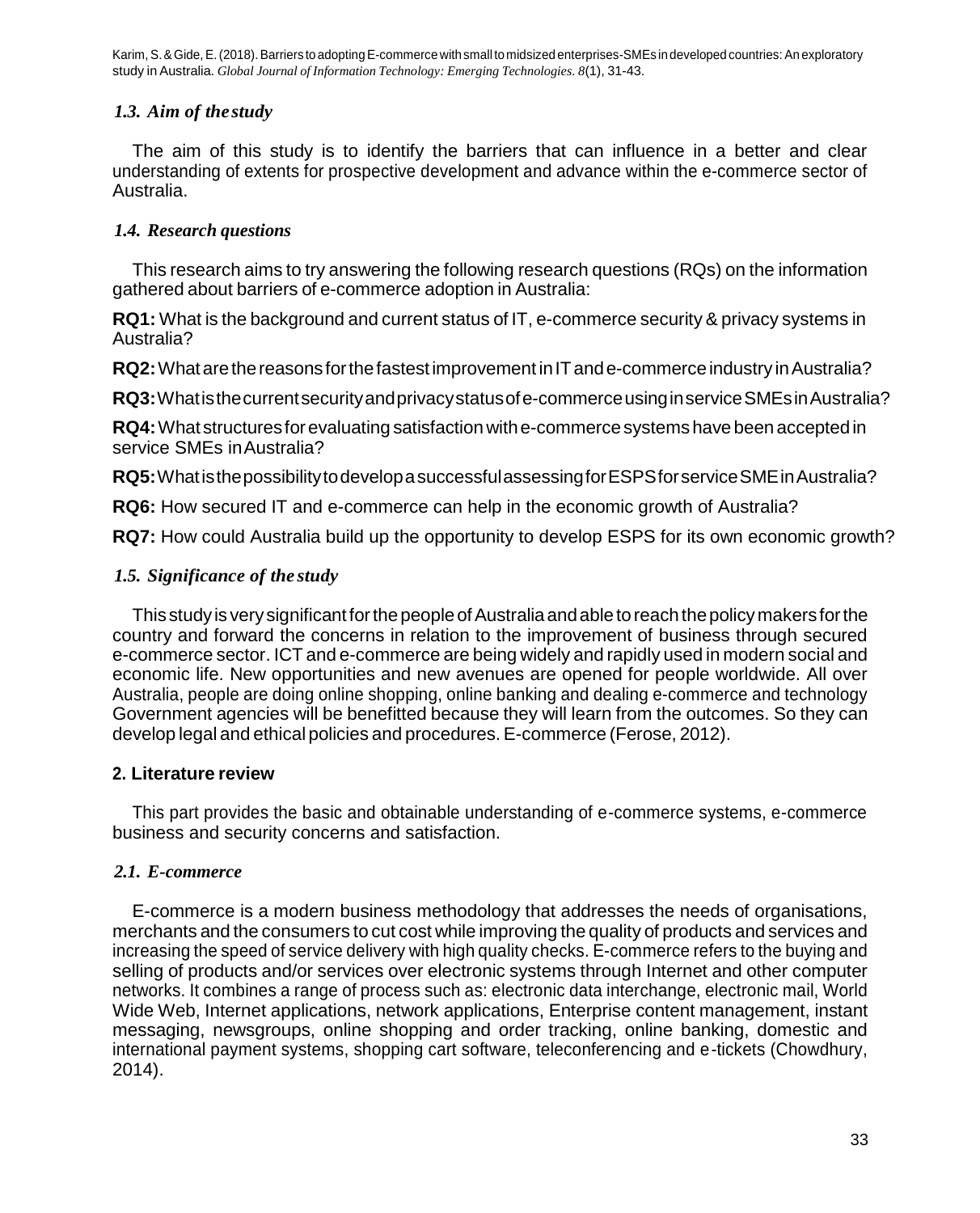# *2.2. E-Commerce: key issues*

- $\cdot$  E-commerce can be used to enhance awareness (e.g., capturing population data), understanding (e.g.,explainingchangesinfoodprices)and/orforecasting(e.g.,predictinghumanmigration patterns).
- Mediums that provide effective sources of big data include satellite, mobile phone, social media, Internet text, Internet search queries and financial transactions (E-commerce in Australia, 2013).

E-commerce impact on different sectors:

- Public administration
- Legal: privacy, security, liability, cybercrime, intellectual property rights
- Healthcare and socialcare
- Utilities
- Education & Skills
- Transport and logistics
- Retail andTrade
- Application and services
- Technical
- Social (Ashraful, 2012)

## *2.3. Internet usage and E-commerce statistics inAustralia*



**Figure 1. E-commerce in Australia (Dekkers, 2014)**

The communication sector in Australia, including Internet, has changed something significantly within couple of years. The incentives both from government and public sectors have encouraged this sector's massive progress. That can hugely be reflected by the volume of Internet users in Australia. Ninety-four percent of Australian population has access to Internet. Around 79% go online everyday and 60% go online multiple times a day (DeLone & McLean, 2012).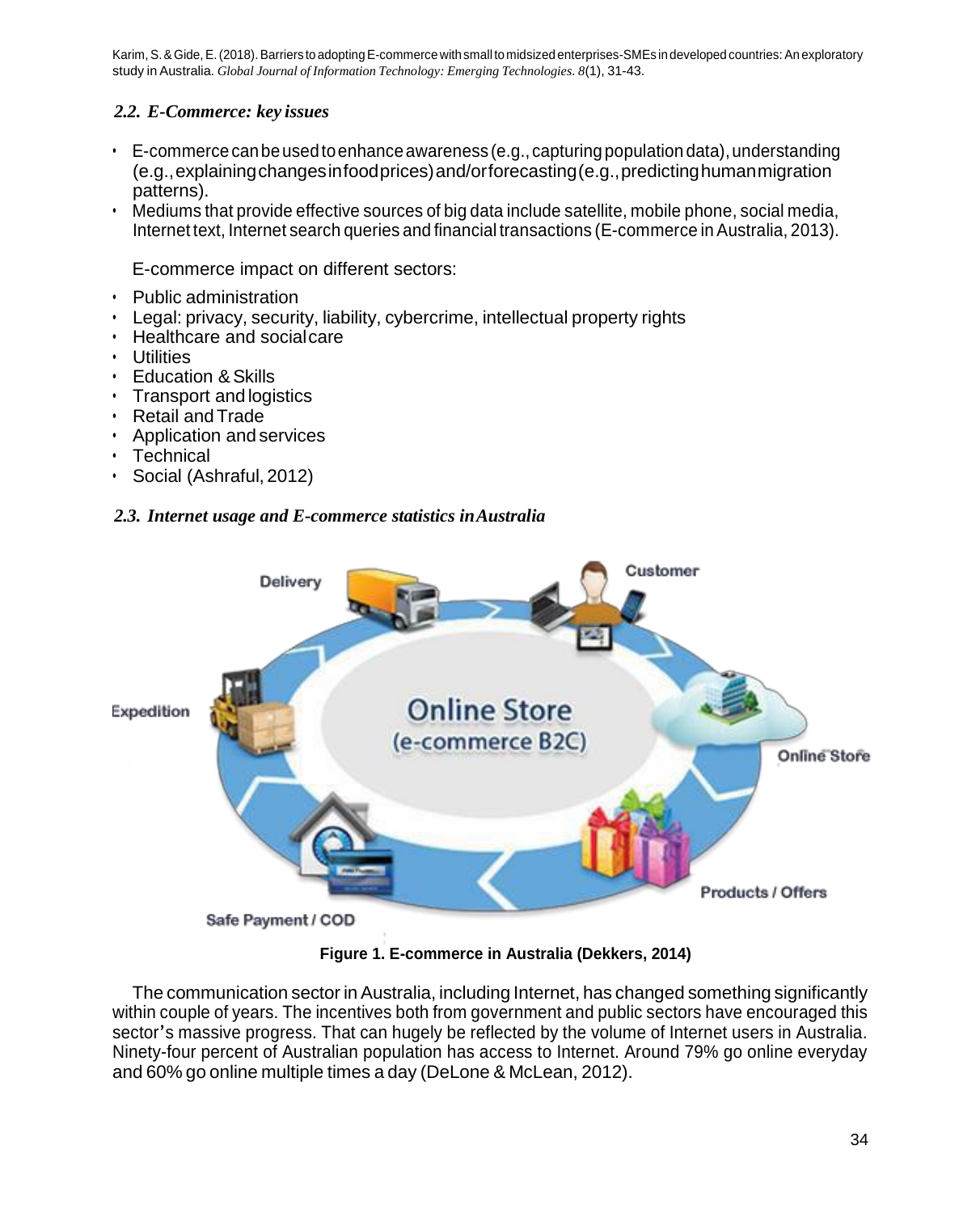In addition, the below table gives more real view and statistics about the Internet users and total population of Australia.

|      |            |                   |             | United Nations Department of Economic and Social Affairs (Ahsan, 2014) |                    |
|------|------------|-------------------|-------------|------------------------------------------------------------------------|--------------------|
| Year | Users      | <b>Population</b> | Pop. $(\%)$ | G.N.I.p.c.                                                             | Usage source       |
| 2000 | 6,600,000  | 19,521,900        | 33.8        | $$19,992$ ('00)                                                        | - ITU              |
| 2007 | 14.729.191 | 20.434.176        | 70.2        | $$21,650$ ('06)                                                        | Nielsen/NetRatings |
| 2009 | 16.926.015 | 21,262,641        | 79.6        | \$32,220 (°06)                                                         | Nielsen Online     |
| 2012 | 19,554,832 | 22,015,576        | 88.8        | $$43,740$ ('11)                                                        | <b>IWS</b>         |

2015 21,176,595 22,751,014 93.1 \$64,680 ('14) IWS

**Table 1. Internet usage and population statistics in Australia: per capita GDP in US dollars: UnitedNations DepartmentofEconomic andSocialAffairs (Ahsan, 2014)**

G.N.I.p.c. = per capita Gross National Income in US dollars.

#### *2.4. Australia B2C E-commerce report 2015–16 at a Glance*

Australian leads in E-commerce order price per individual with \$143, against global order price of \$143.

|  |  | Table 2. E-commerce foundation & The state of Australian E-commerce, 2016 (The New Nation, 2013) |  |  |  |
|--|--|--------------------------------------------------------------------------------------------------|--|--|--|
|--|--|--------------------------------------------------------------------------------------------------|--|--|--|

| 19.5 m people are over<br>the age of 15 | 16.6m people use the<br>Internet (85%) | 12.6 m people shop online<br>(65%)    |
|-----------------------------------------|----------------------------------------|---------------------------------------|
| Total GDP of \$1236.2 bn                | 77% of the population uses             | B2C e-commerce revenue                |
| (USD)                                   | a Smartphone                           | and average spending per<br>e-shopper |
| E-commerce GDP of                       | Share of mobile in online              | \$17.2bn(2013)                        |
| 1.80%                                   | sales                                  | \$19.2bn(2014)                        |
|                                         |                                        | \$22.2bn(2015)                        |
|                                         |                                        | \$24.2bn(2016)                        |

| Table 2. Frequency of online purchaser (per 6 months) (The New Nation, 2013) |  |
|------------------------------------------------------------------------------|--|
|------------------------------------------------------------------------------|--|

| Number of<br>orderplaced | % of online<br>consumer<br>(Australia) | $%$ of online<br>consumer<br>(major cities) | % of online<br>consumer<br>(inner regional) | % of online<br>consumer<br>(outer regional) | % of online consumer<br>(remote, outer<br>regional) |
|--------------------------|----------------------------------------|---------------------------------------------|---------------------------------------------|---------------------------------------------|-----------------------------------------------------|
| $1-5$ times              | 52                                     | 52                                          | 52                                          | 52                                          | 52                                                  |
| 6-10 times               | 25                                     | 26                                          | 25                                          | 25                                          | 27                                                  |
| 11-15 times              | 10                                     | 10                                          | 10                                          | 10                                          | 10                                                  |
| $16+$ times              | 13                                     | 12                                          | 13                                          | 16                                          |                                                     |

#### *2.5. E-commerce sector in Australia*

E-commerceisveryimportantandrelevanttotheeconomyofAustralia––adevelopedcountry—in generalandtotheexportmarketinparticular.It'sonthehigheststageofprogress.It'simportantthat online transaction boosts the GDPgrowth in such a developed country as Australia.

Australia's E-commerce can be represented by popular industries: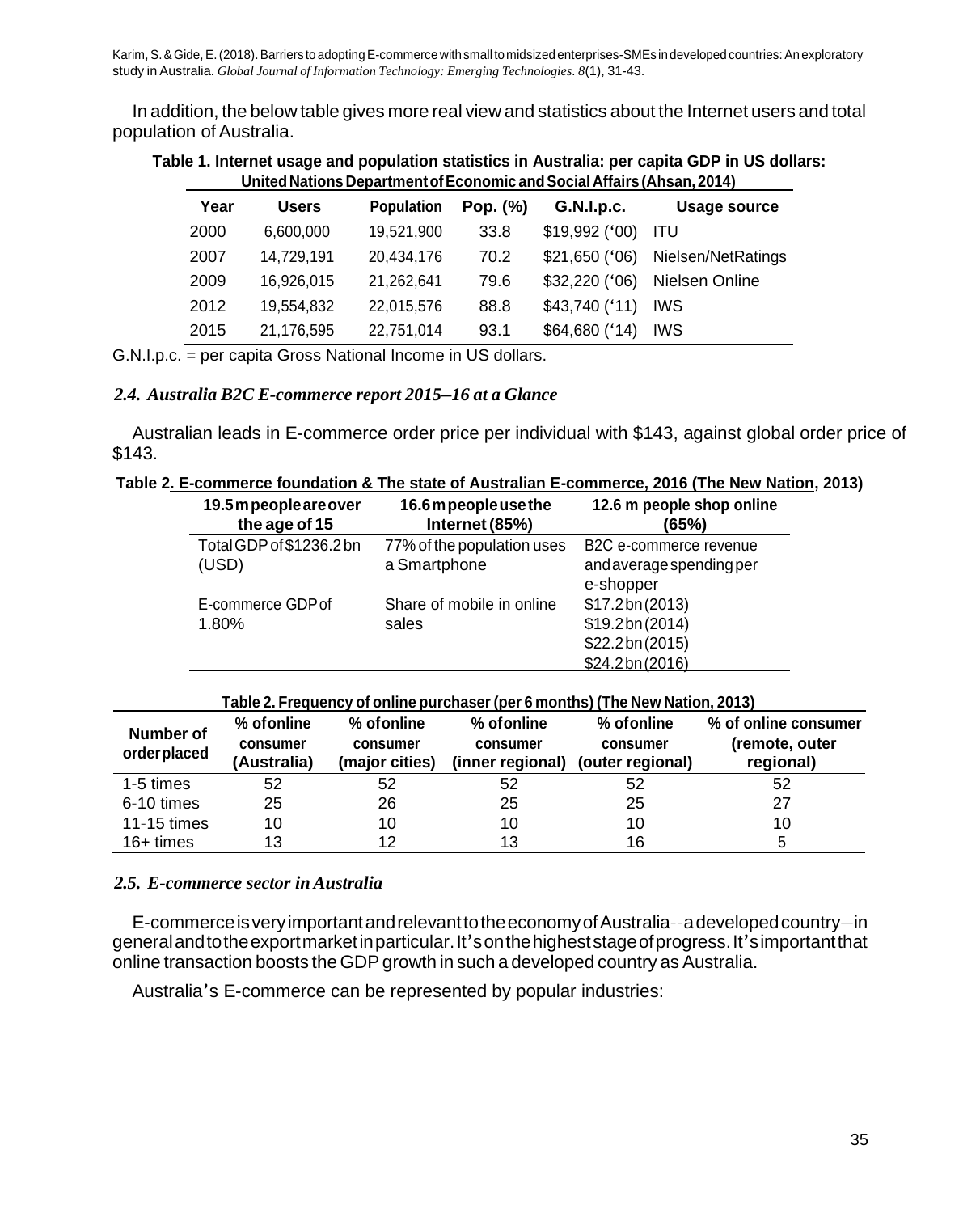- E bayAustralia
- Gumtree Australia
- eBay
- Amazon
- OzBargain
- JB Hi-Fi Australia
- Bunnings Warehouse
- Apple
- All Express byAlibaba.com
- Target Australia (E-commerce and Cybercrime, 2014)

#### **Table2.RetailE-commerceSalesinAustraliafrom**

|      |       | 2014 to 201 <u>8 (in billion USD)</u> (Bhargava, 2015) |       |       |
|------|-------|--------------------------------------------------------|-------|-------|
| 2014 | 2015  | 2016                                                   | 2017  | 2018  |
| 17 4 | 19.02 | 20.66                                                  | 23.31 | 23.94 |

#### **Table 3. Where are Australians purchasing from Manyika et al. (2013)**

| Australian e-commerce sites | <b>Overseas sites</b> | <b>Australian and overseassites</b> |
|-----------------------------|-----------------------|-------------------------------------|
| 53%                         | 19%                   | 29%                                 |

#### **Table 3. Most popular payment methods in Australia (Letouze, 2014)**

| <b>PavPal</b> | <b>Credit cards</b> | <b>Creditcards and Money</b><br>transfer services | Other |
|---------------|---------------------|---------------------------------------------------|-------|
| 12%           | J25%                | 53%                                               | 9%    |

#### **Table 4. Top 10 online retailers in Australia (Richards&King,2014)**

Big W Booktopia Brands exclusive **CatchDay DealsDirect** Target Dick Smith Get Wines Direct The Good Guys Harvey Norman

| Table 4. E-commerce spending per online consumer in Australia (USD) (Richards & King, 2014) |
|---------------------------------------------------------------------------------------------|
|---------------------------------------------------------------------------------------------|

| 2006    | 2007    | 2008    | 2009    | 2010    | 2011    | 2012    | 2013    | 2014    | 2015   |
|---------|---------|---------|---------|---------|---------|---------|---------|---------|--------|
| \$1.048 | \$1.416 | \$1.789 | \$1.789 | \$1.749 | \$2.011 | \$2.108 | \$2.211 | \$2.319 | \$2.41 |

#### **Table 5. Australian e-commerce users (Age Group) in Australia (Richards & King, 2014) 73% of online users in the age group of 35–44 have shopped online**

| Female | Female                | Male                  | Female | Male       | Male       |
|--------|-----------------------|-----------------------|--------|------------|------------|
|        | Age: 18-24 Age: 25-34 | Age: 35-44 Age: 45-54 |        | Age: 55-64 | - Aae: 65+ |
| 61%    | 69%                   | 73%                   | 65%    | 52%        | 40%        |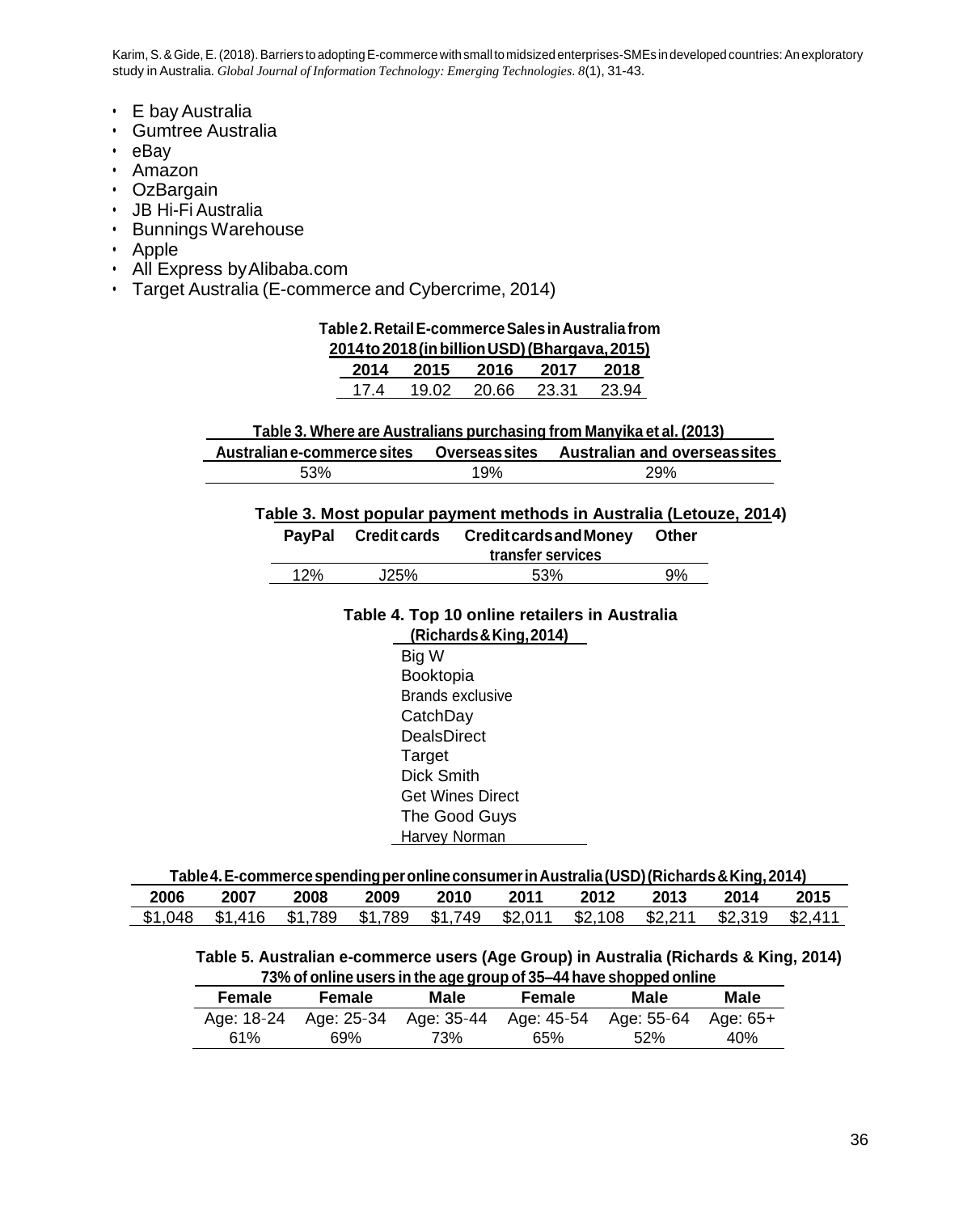| Social networks  | <b>Estimated number of users</b> |  |
|------------------|----------------------------------|--|
| Facebook         | 10,968,120                       |  |
| Twitter          | 1,800,000                        |  |
| LinkedIn         | 2,200,000                        |  |
| Tumblr           | 1,200,000                        |  |
| <b>Pinterest</b> | 510,000                          |  |
| Myspace          | 420,000                          |  |

#### **Table 6. Estimated Australian users on popular social networks (Wu, 2013)**

#### **Table 7. Australian gender breakdown (Daas & van der Loo, 2013)**

| 2.996 | Pages Viewed per month      | 2.681 |
|-------|-----------------------------|-------|
| -81   | Number of Sessions          | -76   |
| 82:00 | Time spent online per month | 73:05 |

#### *2.6. Why Australia is the biggest market for online retail*

- E-commerce is well and truly thriving in Australia at the moment.
- Australianscertainlyliveintheluckycountryandtheonlineretailspendingfiguresareproofof that. Here are just some of the recent statistics as below:
	- o 71% of Australian consumers have made a purchase online.
	- $\circ$  Online sales revenue in Australia is expected to reach more than \$37 bn during 2013-15.
	- $\circ$  53% of users buy from Australian e-commerce sites instead of overseas sites.
	- $\circ$  73% of online users in the age group of 35-44 have shopped online.
	- o \$2,108 is the average spend of each online customer in Australia.
	- $\circ$  Credit card and PayPal remain the most popular payment methods (King, 2013).

**Table 8. Growth of E-commerce in Australia (in USD Billions)** 

**(AustralianSkillsQualityAuthority AustralianGovernment, 2016)** 

| 2010    | 2011                           | 2012 | 2013 | 2014 | 2015           |
|---------|--------------------------------|------|------|------|----------------|
| \$27.00 | \$30.20 \$33.00 \$37.1 \$41.00 |      |      |      | <b>\$44.00</b> |

**Table 9. Online shopping in Australia (Board of Regents of the University of Wisconsin System, 2007)**

| Have you ever bought clothes online? | How would you describe the experience? |
|--------------------------------------|----------------------------------------|
| Yes: 92%                             | Good: 54%                              |
| No: 8%                               | Bad: 10%                               |
|                                      | Mixed: 38%                             |

#### **Table 10. Popular categories purchased online by online buyers (BoardofRegentsofthe UniversityofWisconsinSystem,2007)**

| 45% CD/Music/DVD     |                | 31%                       |
|----------------------|----------------|---------------------------|
|                      |                | <b>Computers/Software</b> |
| 21% Electrical goods | 21% Insurance  | 13% Food/Groceries        |
| 8% Home Furnishing   | 6%MedicalItems | 3% Others                 |
|                      |                | 34% Clothes/Jewellery     |

#### *2.7. Major constraints to E-Commerce inAustralia*

This study highlights various constraints to commerce and trade in general and e-commerce in particular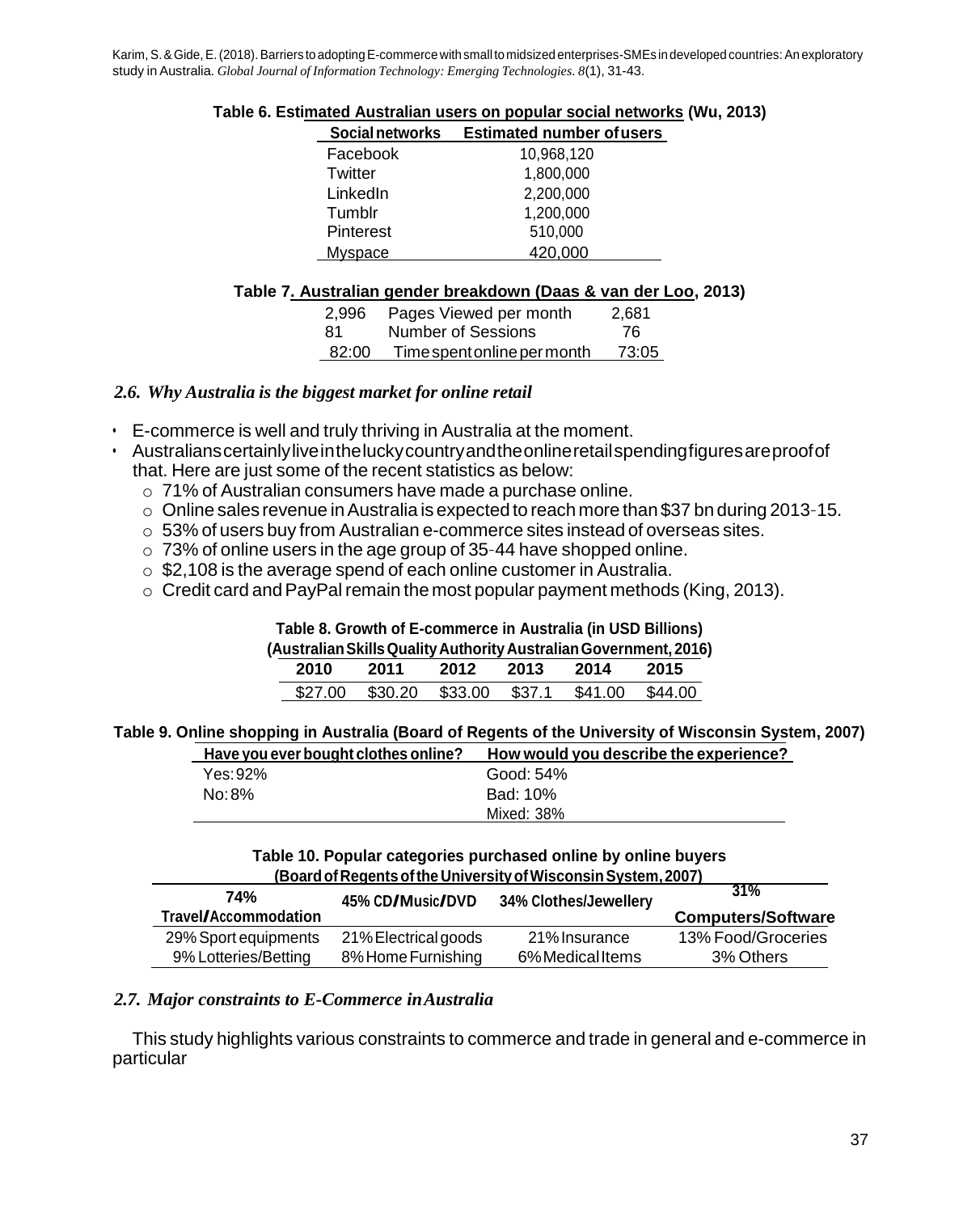- Still very costly
- Too complicated to implement around all states
- Does not fill completely with the way customer do business every time
- Does not offer all the time advantages to the business
- Does not fit with all types of products
- Lack of skills and knowledge of proper maintenance
- Lack of time to implement e-commerce nationally (Letouze, 2012).

#### *2.8. Present situation of CyberCrime inAustralia*

Nowadays inAustralia, somepeoplesendmaliciousmailtodifferentForeignDiplomaticMission and other VIPs which sometimes cause serious problem for the police and also, for the government. About 7.4 million of Australians were victims of cybercrime with an estimated cost to the economy of 1.65 billion USD in 2015. Malicious cyber activity was identified as one of the key national security risks in Australia's National Security Strategy. In 2015–16, there were more than 700 cyber incidents against government systems requiring a significant response by the Cyber Security Operations Centre. Few groups of people hack the website in Australia. When this incident was published in the media, almost all the institution of the government became scared.After that police arrested some people andtheyarenowinprison.Oneofthemainwebsitehackerssaidthatnobodyshouldusehisacquired computerskillsinsuchcriminalactivitieslikehackingofimportantgovernmentorprivatewebsites.

In Australia, the overall number of cybercrime incidents increased in 2015–16 as targeted attacks–– especially targeted emails. Small companies also are more targeted than midsized and large companies.CyberterroristsinAustraliaarecurrentlyonlybeabletoattackpoorlysecurednetworks but within next 3 years could have theability to compromisesecurenetwork with majordisruptive or destructive effects. Cybercrime has also become a pervasive threat to Australia's interests and prosperity. Organised crime syndicates are heavily involved, because it is a low risk and high reward criminal enterprise (Letouze,2012).

Inaddition,thebelowtablegivesmorerealviewandstatisticsabouttheCybercrimepresentedon Australian electronic devices.

| Year              | 2015    | 2016      |  |
|-------------------|---------|-----------|--|
| Trojans           | 900,000 | 1,000,000 |  |
| Adware            | 300,000 | 250,000   |  |
| <b>Others</b>     | 200,000 | 150,000   |  |
| Worms             | 500,000 | 150,000   |  |
| Password stealing | 100,000 | 150,000   |  |
| <b>Viruses</b>    | 70,000  | 85,000    |  |
| <b>Exploits</b>   | 20,000  | 37,000    |  |
| Spyware           | 15,000  | 17,000    |  |

#### **Table10.CybercrimepresentedonAustralianelectronicdevices (Board of Regents ofthe University ofWisconsinSystem, 2007)**

## **3. The research methodology**

In this study, the secondary research method was chosen. It starts with reviewing published secondarysourcestoprovideawiderpictureofthetopicandabroadinvestigationofthepositiveand negative consequences of each issue relevant to e-commerce in Australia, the architects of the consequences and those affected by the consequences.

Thisstudyalsotakesonqualitativemethod(Qualitativeresearchisconcernedwiththecollection and analysis in a non-numericalforme.g., thecollection of people'sopinion about anevent andthe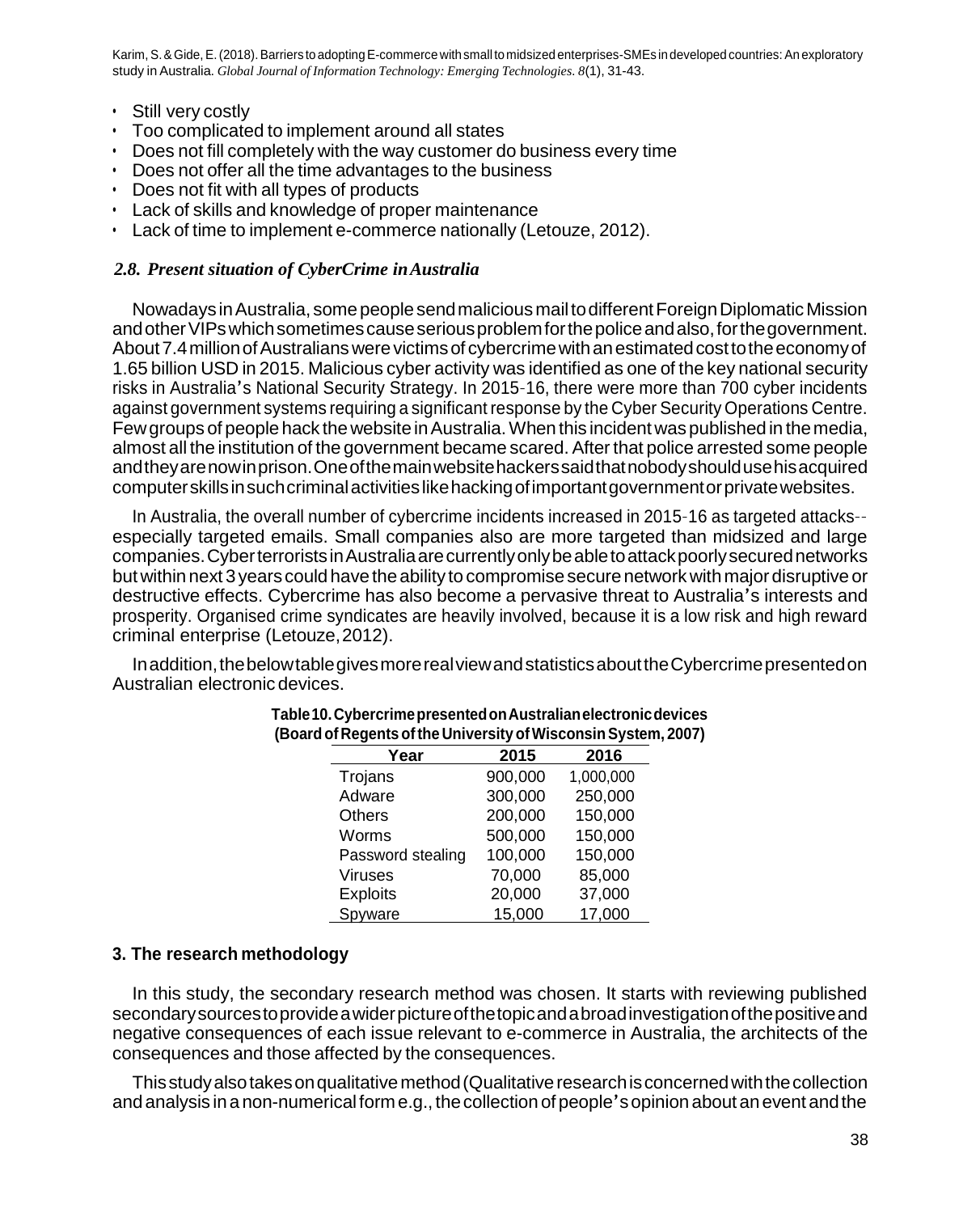subsequent analysis of this data to establish the range of opinions) based on interview system to conduct this study including focus group case study. It also includes the analysis of interviews (Dekkers, 2014).

## *3.1. The strategy*

In this study, the qualitative approach is chosen as leading design as it provides a huge number of data. It gives the better approaching into this research field. This study starts with reviewing published secondary sources to provide the wide picture of the topic. New information about the ESPS in Australian enterprises are produced by analysing the secondary data from the documents and other reports. The participants are examined in order to identify the problems of e-commerce privacy and security satisfaction and get the probable solutions from the secondary sources. The subsequently stage of the data collection is under qualitative research approach, in which interviews are conducted to collect important data from ICT, e-commerce and security experts, government and nongovernment officials, ICT students and university academics (Dekkers, 2014).

# *3.2. Document analysis*

In this study, it is the best approach to find the general scenario of ESPS by assessing the existing documents and the reports and it will be the best advancement. Also, the researcher compares betweenthepreviousandcurrentscenariooftheresearchstudy.Inaddition,theresearchergoesto thegovernment and non-government organisations to get data.The researcher also goes to some international agencies to get some statistics or publications. In conclusion, it is straightforward to say thattogetabetterscenariooftheresearchtopicistheaimofdocumentanalysis(Dekkers,2014).

# *3.3. The qualitative method*

Once the universities and organisations were finally listed, the key people for the interview were informed by email. To receive consents from the organisations and universities, the researcher has approached to them. In that case, the researcher has contacted with Business and IT faculties to get the positive response. In terms of student selection process, the lecturers have communicated with the students to volunteer. Once the project was officially approved, the researcher have contacted to the Departments/Faculty of the universities by sending a request letter to identify potential student.Fifteenpotentialstudentswereselectedwhorespondedpositivelybyemailandtelephone (Dekkers, 2014).

# *3.4. Data analysis*

All the interview sessions have taken 1 hour per session. Interviews were recorded digitally. iPad and laptopwere used andSkypewas used as Internet software.Alldataweresortedandanalysed. Qualitative data analysis with relevant computer software (NVivo) was used. The researcher has categorised all the transcripts into alphabetical order of interviewees Surname. Key issues were checkedthoroughlyandnotedinthelist.Also,theresearcherhasprioritisedthecontributorsandthe respondents who have done more contribution (Dekkers, 2014).

# **4. Data collection and research analysis**

# *4.1. Qualitative results*

This section has defined qualitative results from in depth interviews. The results have been developed from the potential interviewers such as IT experts, the government and non-government officials, academics and IT students, identified by 11, 12, 13, 14, 15……,G1, G2, G3, G4, G5…….,A1, A2, A3,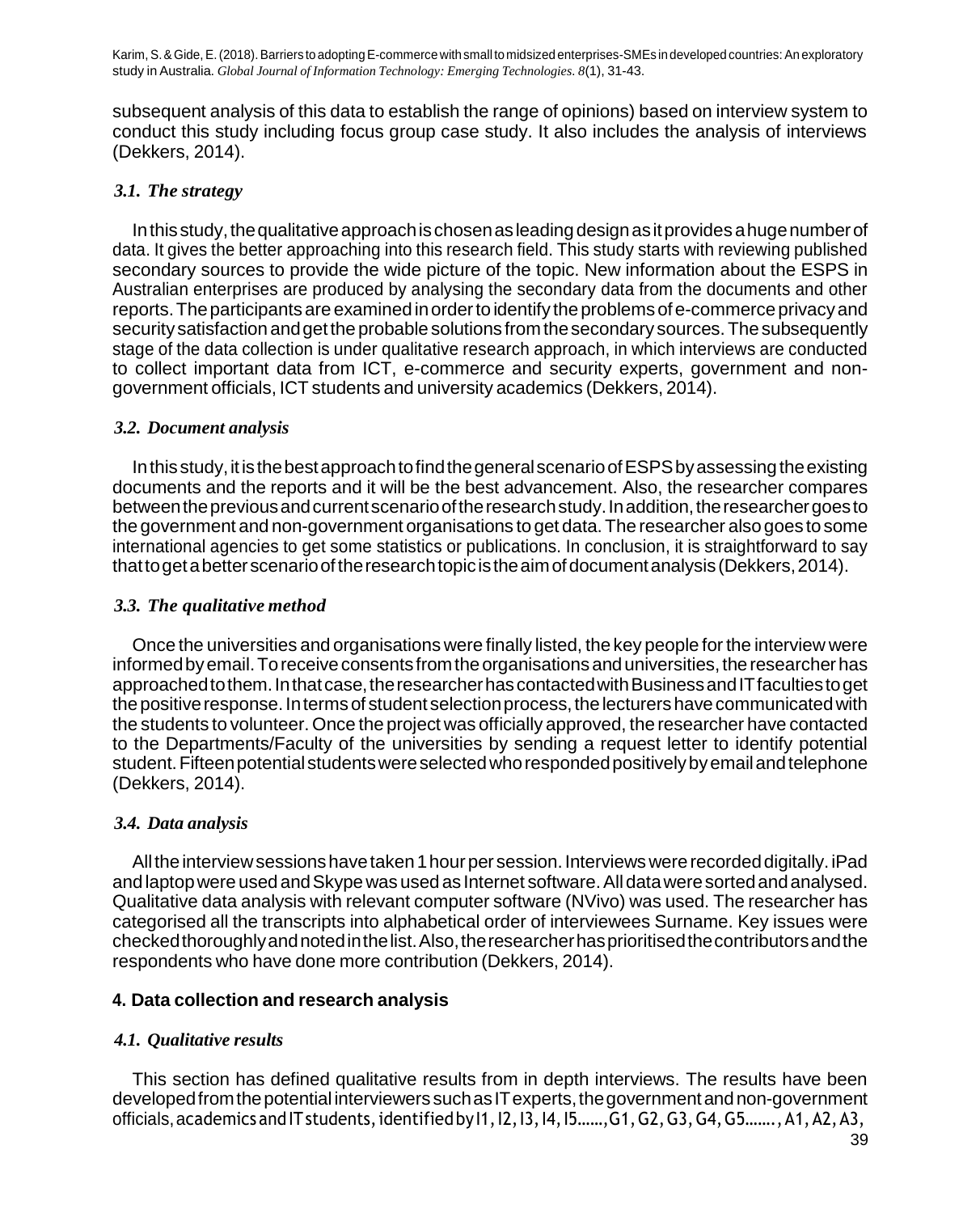A4,A5…….andS1, S2, S3,S4, S5…….(Dekkers,2014)Theinterviewdatamainlyaboute-commerce privacy and security satisfaction in Australian small to midsized business are the subject to the process ofanalysisresultinginthebelowvitalkeyissues:theimpactofsecurede-commerceinAustralia,the main reasons contribute strongly for the non-operation of e-commerce in the past in Australia, business restrictions exist in the development of e-commerce in Australia, Australian consumers' concerns about security and privacy issues in e-commerce, about economically important secured e-commerce to SME in Australia, the economic impact of e-commerce on business costs and productivityandfacilitatesthedevelopmentofbusinessofAustralia,thecurrentsituationofnetwork infrastructure in Australia, industrial solutions to give consumers confidence about security and privacy in e-commerce, the role of the private sector and the public sector in developing secured e-commerce and Australian enterprises role to make fast and easy going communication between the buyers and sellers (King, 2013).

## *4.2. Data collection and analysis*

Thisparthasanalysedthecollecteddatatogetherwiththerelevantliterature.Ithasdiscussedthe background of IT, ESPS in Australia, about the current views of the impact of secured e-commerce in Australia, the reasons of the improvement in IT and e-commerce industry in Australia, Australian consumers' concerns about security and privacy issues in connection with the implementation of e-commerce, Australian consumers' presence in the promotion and development of the secured e-commerce among SMEs, industrial solutions to give Australian consumers' confidence about security and privacy in e-commerce, howsecured e-commerce can help in the economic growth of Australia and how Australia can build up the opportunity to develop ESPS for its own economic growth (Department of Premier and Cabinet, 2012).

## **5. Research results and key findings**

E-commerce is considered a significant instrument for the development of the Australian economy. Trade over the Internet has not been quickly adopted in Australia due to a number of barriers. It is clear that Australia wants to fit in the move for e-commerce because it has both the potential and at the same time cannot afford to be left out. The Australia government have launched several initiatives topromoteforthisnewmethodologyoftradesuchastheAustralia'se-commerceinitiative.Thiscan be vital in outlining important issues, raising awareness, and hopefully proposing solutions and action plans to implement solutions for upcoming problems (Letouze, 2012).

This section has valued some research key findings which are as below:

- The Australia government and people are significantly now convinced of using e-commerce in the business environment in order to achieve its aims (e.g., sustainable development).
- E-commerce is the blessings of business and in Australian people's daily life.
- E-commerce is the effective and efficient channel of information in Australia.
- $\cdot$  E-commerce has emerging business potentials in Australia and now being used extensively in Australia.
- InAustralia,there are lotsof popularwebsiteswhich isextensivelyusedfor variouse-commerce.
- The current situation of network infrastructure and operations to provide secured e-commerce services in Australia are quite advanced
- High speed Internet, smart phones and tech savvy young generation are main reasons for great potential of e-commerce business in Australia.
- A major field of the use of e-commerce in Australia is retail sector.
- Mobile communication and networks are having a growing impact on economy of Australia.
- Cybercrime is the most vital reason for some slow improvement in e-commerce.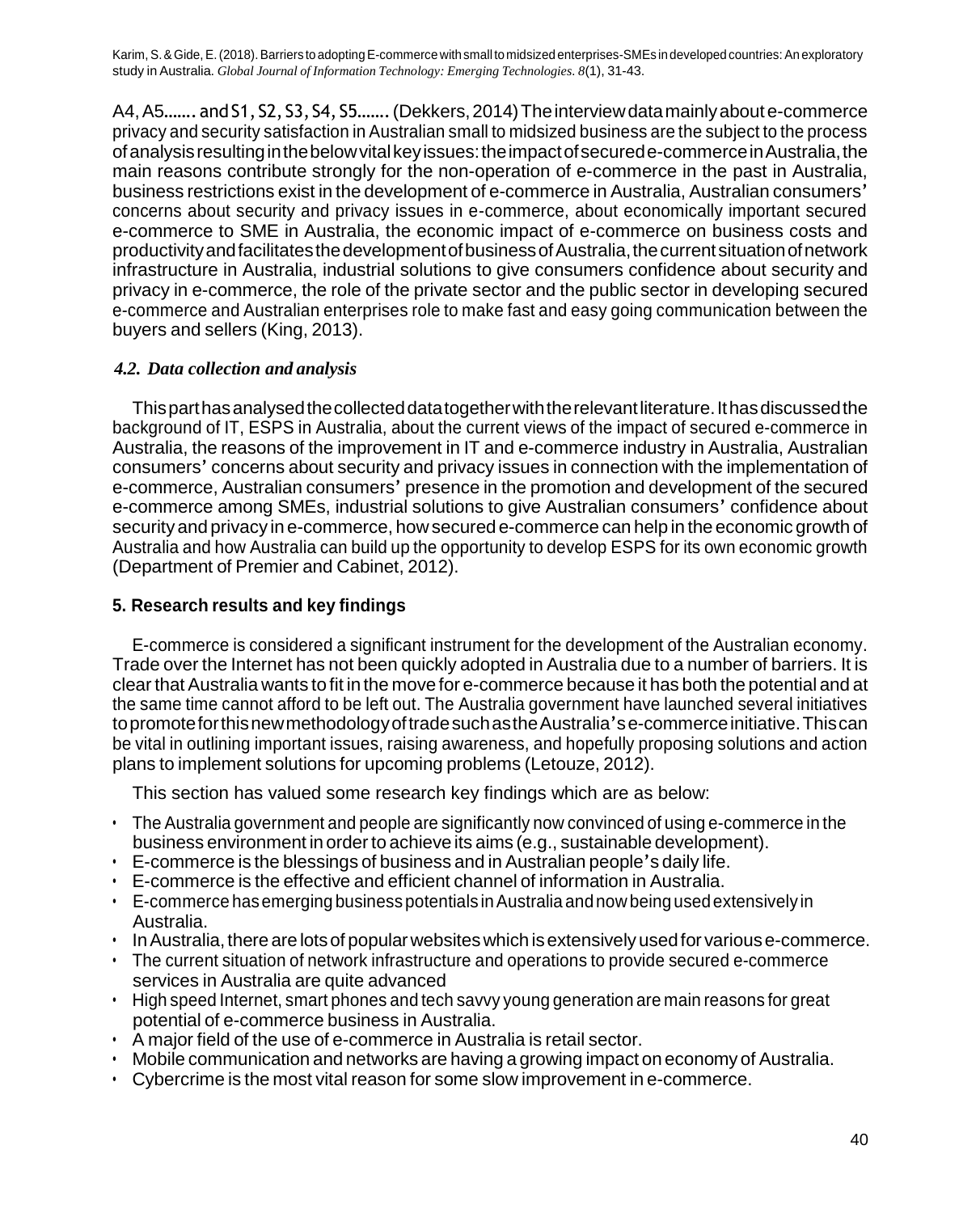- Customer satisfaction in online and improving e-commerce is much related and they are the biggest issue inAustralia.
- Australian people are very social and usually share their experiences with others in nature and via social media.
- The private sector and the public sector in Australia can make significant progress in secured e-commerce push through its industry association (AWorld that Counts, 2014).
- Manyfirmscancomeupwithdifferentlevelsofe-commercesolutionsandopportunityfor employment will bebroadened.
- E-commerce is steadily transforming theway businesses to beconducted and changing the SMEs in Australia.
- E-commerce can provide speedier, faster and reliable services to the customers for which they are relatively happy.
- They can improve relationships with customers and boost the economy by increasing efficiency and supportingsmalltomidsizednewbusinessmodelsandinnovation.Theprivatesectorandthe public sector can make significant progress in developing secured e-commerce push through its industry association.
- E-commerce increases efficiency in the following sectors:retail; manufacturing; healthcare; public and life sciences.
- In terms of negative economic issues, maintaining data subjects' privacy is one of the major obstacles for e-commerce.
- Transparencyisthekeytobuildingusertrust,whichinturn,leadstoagreateramountof e-commerce success (Indicators and a monitoring framework, 2015).

# **6. Conclusion &recommendation**

This study primarily has made suggestions for both service industry and e-commerce solution companies including small to midsized enterprises, complete e-commerce privacy and security satisfaction and provides brief and final suggestions for further research. E-commerce as a vehicle to boost up trade, especially international trade has already been recognised by international business community, especially in developing nations and some of the other developed nation (Petryni, 2016).

For achieving the best possible results from the e-commerce, the researcher has offered some recommendations. These are as follows:

- Australia should be connected under fibre optic backbone for e-commerce infrastructure as soon as possible.
- IT experts in Australia should develop in house software for banking system.
- Every transaction should have some desirable properties like authenticity, confidentially, unforgivable, integrity and not reusable.
- Thisstudymainlydetailsanumberofeconomic,legal, socialandethicalandpolitical, organisational, technology and environmental issues that arise in relation to e-commerce, particularly in relation to processing practices and technologies of e-commerce.
- These issues are important because they illuminate areas where positive issues may be captured, whilst also underlining negative issues that require address.
- Identifying these issues and understanding the positive and negative externalities they raise is a key to the e-commerce industry moving forward.
- Establish good practice guidelines and share the cybercrime scenes
- Frequent establishment of Digital Forensic Laboratory for investigation and detection of cybercrime.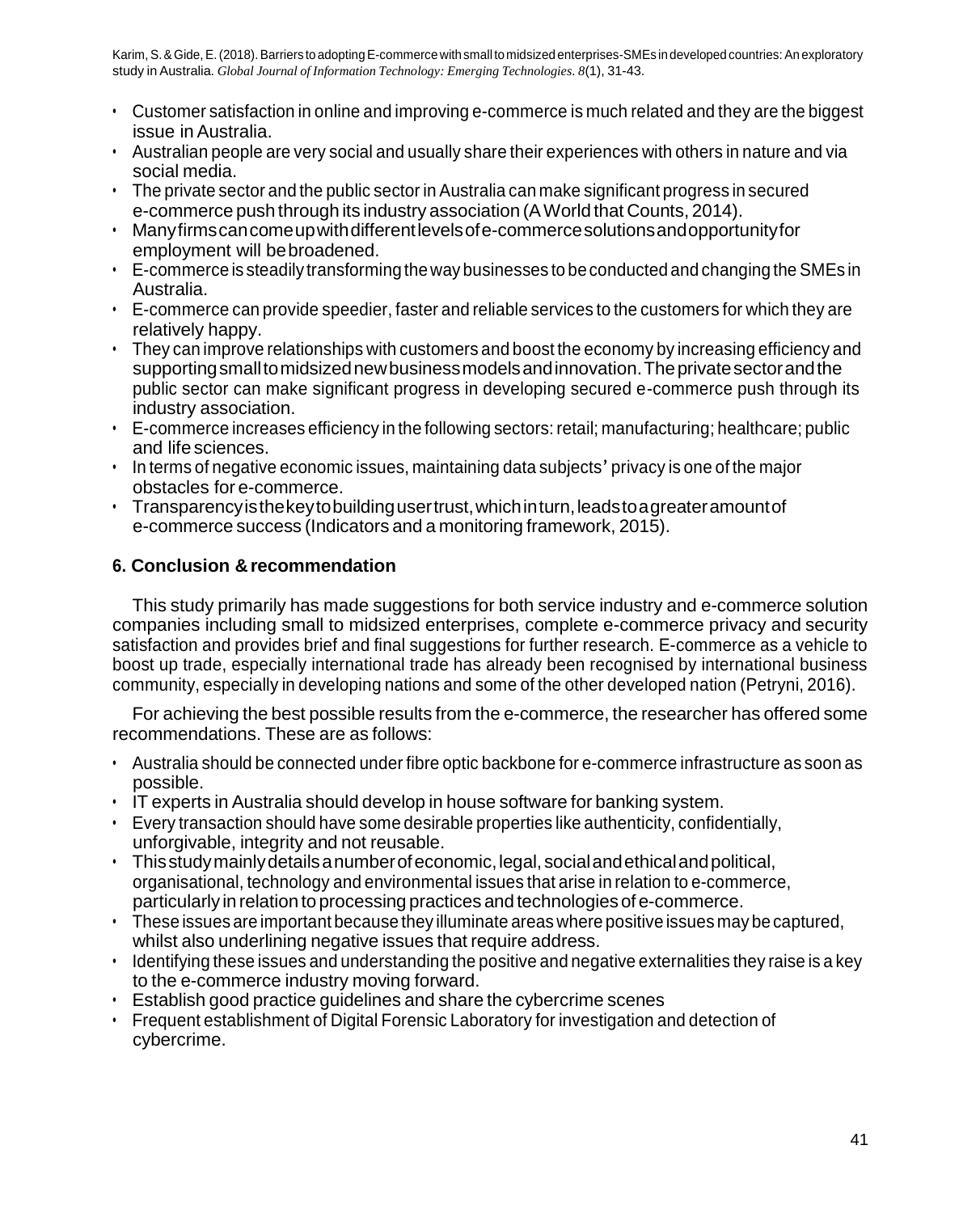- To train trainers or teachers properly on cybercrime investigation.
- Every transaction should have authenticity, confidentiality and integrity (Smith, 2016).
- Socialandethical issues require recognition, sothate-commerce companies andorganisations can incorporate fundamental social and ethical values into big data practices and policies.
- Inordertopreventthenegativeissues,theprinciplesoftheframeworkrequireattentiontobetter apply to e-commerceprocessing.

## **References**

- Ahsan, A. F. M. (2014, March 22). *Computer crime*. Retrieved from <http://www.thefinancialexpress-bd.com/> 2009/01/12/55733.html on March01.
- Ali, M. M. (2014). E-business in Australia: an analysis. *Journal of Business and Economics, 1*(3), 10–26.
- Ashraful, H.(2012, March 26). *High tech crimes*. Retrieved from [http://www.theindependentbd.com](http://www.theindependentbd.com/) on March 03.
- Australian Skills Quality Authority Australian Government. (2016). *Australian skills quality authority—ASQA*. Retrieved from <http://www.asqa.gov.au/> on Feb. 24.
- AustLII. (2016, September 13). *New South Wales Consolidated Acts*. Privacy and Personal Information Protection Act 1998. Retrieved from [http://www.austlii.edu.au/au/legis/nsw/consol\\_act/papipa1998464/](http://www.austlii.edu.au/au/legis/nsw/consol_act/papipa1998464/) on Feb. 15.
- A world that counts: mobilizing the data revolution for sustainable development. Technical report, United Nations, 2014. Retrieved from [http://thenextweb.com/insider/2015/11/17/the-state-of-e-commerce-in](http://thenextweb.com/insider/2015/11/17/the-state-of-e-commerce-in-the-us-state-by-state-report-2/)[the-us-state-by-state-report-2/](http://thenextweb.com/insider/2015/11/17/the-state-of-e-commerce-in-the-us-state-by-state-report-2/) on Feb02.
- Azad, M. M & Hasan, M. M. (2013). E-commerce aspect of developing countries like Australia. *International Journal of Computer and Research and Reviews in Computer Engineering, 1*(1), 55–60.
- Bhargava, R. (2015, November 18). Toward a concept of popular data. MIT Center for Civic Media.
- BoardofRegentsoftheUniversityofWisconsinSystem.(2007).*DOITprojectmanagementadvisor,Stage3:plan the project*. Retrieved from <https://pma.doit.wisc.edu/plan/3-2/what.html> on Feb. 25.
- Chowdhury, J. R. (2014, December 26). *Information technology in Australia*. Retrieved from [www.bdix.net](http://www.bdix.net/)
- Daas, P. & van der Loo, M. (2013, April 23-25). Big Data (and official statistics) Working paper prepared for the Meeting on the Management of Statistical Information Systems.
- Dekkers, J. (2014). *COIS 19701: Research methods: study guide*. Rockhampton, Queensland Australia: Central Queensland University.
- DeLone, W. H. & McLean, E. R. (2012). Measuring E-commerce success: applying the DeLone & McLean information systems success model, *International Journal of E-Commerce, 9*(1),31. Retrieved from <http://www.gvsu.edu/business/ijec/v9n1/p031.html> on April24.
- Department of Premier and Cabinet. (2012, May 16). *NSW Premier & Cabinet*, NSW Government Website Management. Retrieved from<http://arp.nsw.gov.au/c2012-08-nsw-government-website-management> on March 10.
- E-commerceandCybercrime.(2014, March 21).*E-commerce and cybercrime*.Retrievedfrom http://www.ibls. com/internet\_law\_news\_portal\_view.aspx?s=articles&id=C6F6A7A6-CA63-469A-B4BB-3BE84CB6F9BE on Feb. 14.
- E-commerceinAustralia.(2013,January8).*E-commerce inAustralia.*Retrievedfrom http://www.thedailystar. net/newDesign/news-details.php?nid=264286 on March05.
- Ferose, K. (2012, March 29). *E-commerce*. Retrieved from<http://nation.ittefaq.com/issues/2008/07/19/> news0019.htm on March 12.
- Hoq, Z., Kamal, M. S. & Chowdhury, A. H. M. E. H. (2012). The economic impact of E-commerce. *BRAC University Journal, 2*(2), 49–56.
- Indicators and a monitoring framework for the sustainable development goals. Technical report, United Nations, 2015.
- King, G. (2013, November 19). Big Data is not about the data! Harvard University.